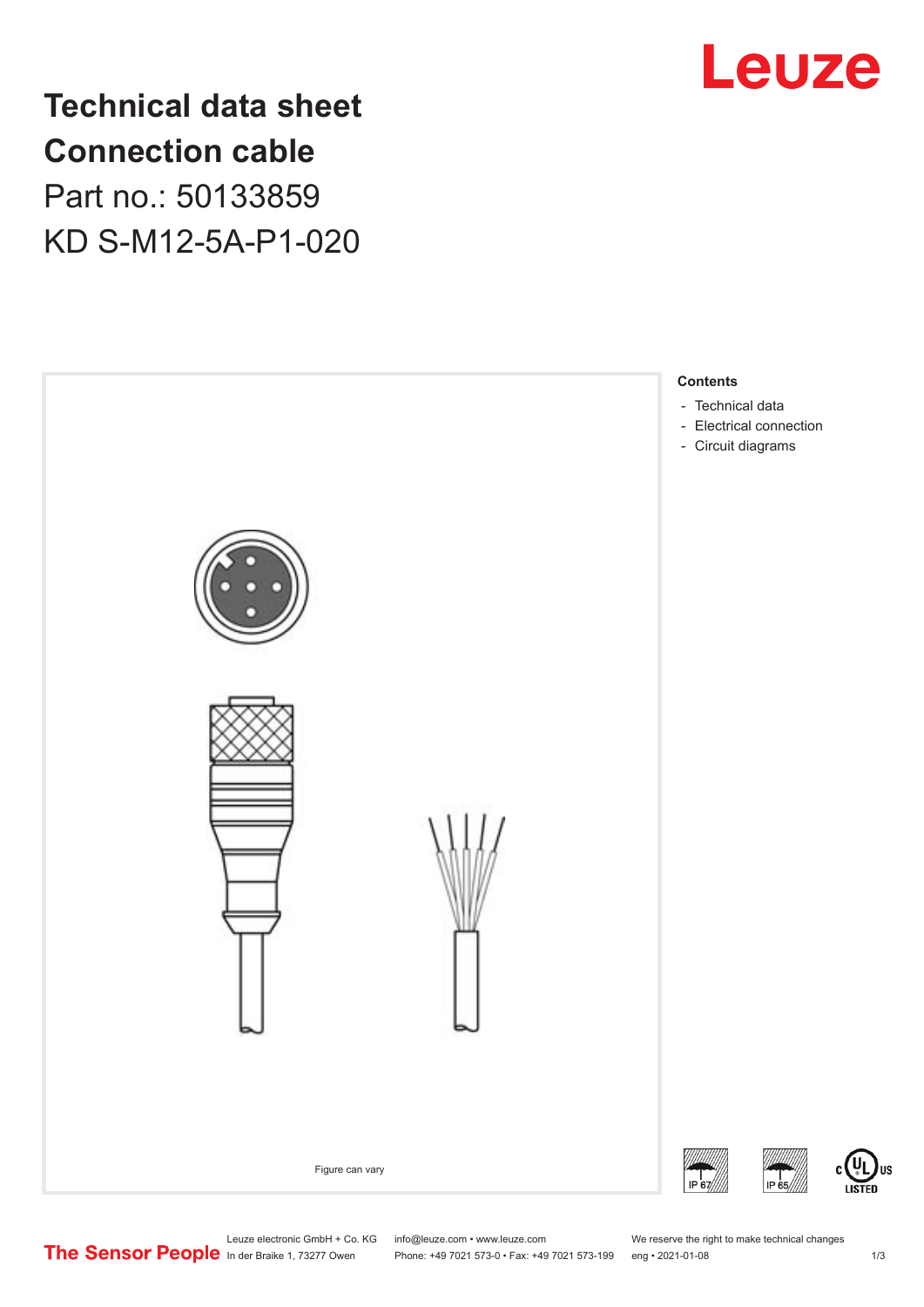# <span id="page-1-0"></span>**Technical data**

## **Electrical data**

**Performance data Operating voltage** Max. 125 V AC/DC

## **Connection**

| <b>Connection 1</b>                                    |                                                                                                                                                                                                                                |
|--------------------------------------------------------|--------------------------------------------------------------------------------------------------------------------------------------------------------------------------------------------------------------------------------|
| <b>Type of connection</b>                              | Connector                                                                                                                                                                                                                      |
| <b>Thread size</b>                                     | M12                                                                                                                                                                                                                            |
| <b>Type</b>                                            | Female                                                                                                                                                                                                                         |
| Handle body material                                   | <b>PUR</b>                                                                                                                                                                                                                     |
| No. of pins                                            | $5 - pin$                                                                                                                                                                                                                      |
| <b>Encoding</b>                                        | hehon-A                                                                                                                                                                                                                        |
| Version                                                | Axial                                                                                                                                                                                                                          |
| Lock                                                   | Screw fitting, nickel-plated diecast zinc,<br>recommended torque 0.6 Nm, self-<br>locking                                                                                                                                      |
| <b>Connection 2</b>                                    |                                                                                                                                                                                                                                |
| <b>Type of connection</b>                              | Open end                                                                                                                                                                                                                       |
|                                                        |                                                                                                                                                                                                                                |
| <b>Cable properties</b><br><b>Number of conductors</b> |                                                                                                                                                                                                                                |
| Wire cross section                                     | 5 Piece(s)<br>$0.34 \, \text{mm}^2$                                                                                                                                                                                            |
|                                                        |                                                                                                                                                                                                                                |
| <b>AWG</b>                                             | 22<br><b>Black</b>                                                                                                                                                                                                             |
| Sheathing color<br><b>Shielded</b>                     |                                                                                                                                                                                                                                |
|                                                        | Yes                                                                                                                                                                                                                            |
| Silicone-free                                          | Yes                                                                                                                                                                                                                            |
| Cable design                                           | Connection cable (open on one end)                                                                                                                                                                                             |
| Cable diameter (external)                              | 5.6 mm                                                                                                                                                                                                                         |
| Cable length                                           | 2,000 mm                                                                                                                                                                                                                       |
| <b>Sheathing material</b>                              | <b>PUR</b>                                                                                                                                                                                                                     |
| <b>Wire insulation</b>                                 | <b>PUR</b>                                                                                                                                                                                                                     |
| <b>Traverse rate</b>                                   | Max. 3.3 m/s with horiz. traverse path of<br>5m and and max, acceleration of 5m/s <sup>2</sup>                                                                                                                                 |
| Suitability for drag chains                            | Yes                                                                                                                                                                                                                            |
| Properties of the outer sheathing                      | Free of CFC, cadmium, silicone, halogen<br>and lead, matt, low-adhesion, abrasion-<br>resistant, easily machine-processable                                                                                                    |
| Resistance of the outer sheathing                      | Hydrolysis and microbe resistant, good<br>oil, gasoline and chemical resistance in<br>accordance with VDE 0472 part 803 test<br>B. flame retardant in accordance with UL<br>1581 VW1 / CSA FT1 / IEC 60332-1.<br>IEC 60332-2-2 |
| <b>Torsion suitability</b>                             | $\pm 30^\circ$ / m (max. 2 mio. cycles with 35<br>cycles / min)                                                                                                                                                                |

## **Mechanical data**

| <b>Width across flats</b>                                       | $13 \text{ mm}$          |
|-----------------------------------------------------------------|--------------------------|
| <b>Bending cycles</b>                                           | 5,000,000 Piece(s)       |
| Bending radius, flexible laying, min.                           | Min. 10 x cable diameter |
| Bending radius, stationary laying, min. Min. 5 x cable diameter |                          |
| <b>Environmental data</b>                                       |                          |
| Ambient temperature, operation,<br>flexible use                 | $-2580 °C$               |
| Ambient temperature, operation,<br>stationary use               | $-4080 °C$               |
| <b>Certifications</b>                                           |                          |
| Degree of protection                                            | IP 65                    |
|                                                                 | IP 67                    |
| <b>Certifications</b>                                           | c UL US                  |
| <b>Classification</b>                                           |                          |
|                                                                 |                          |
| <b>Customs tariff number</b>                                    | 85444290                 |
| eCl@ss 5.1.4                                                    | 27279201                 |
| $eC/\omega$ ss 8.0                                              | 27279218                 |
| eCl@ss 9.0                                                      | 27060311                 |
| eCl@ss 10.0                                                     | 27060311                 |
| eCl@ss 11.0                                                     | 27060311                 |
| <b>ETIM 5.0</b>                                                 | EC001855                 |
| <b>ETIM 6.0</b>                                                 | EC001855                 |
| <b>ETIM 7.0</b>                                                 | EC001855                 |

**Leuze** 

# **Electrical connection**

## **Connection 1**

| <b>Type of connection</b> | Connector                                                                             |
|---------------------------|---------------------------------------------------------------------------------------|
| <b>Thread size</b>        | M <sub>12</sub>                                                                       |
| <b>Type</b>               | Female                                                                                |
| Handle body material      | <b>PUR</b>                                                                            |
| No. of pins               | $5 - pin$                                                                             |
| Encoding                  | A-coded                                                                               |
| Version                   | Axial                                                                                 |
| Lock                      | Screw fitting, nickel-plated diecast zinc, recommended<br>torque 0.6 Nm, self-locking |